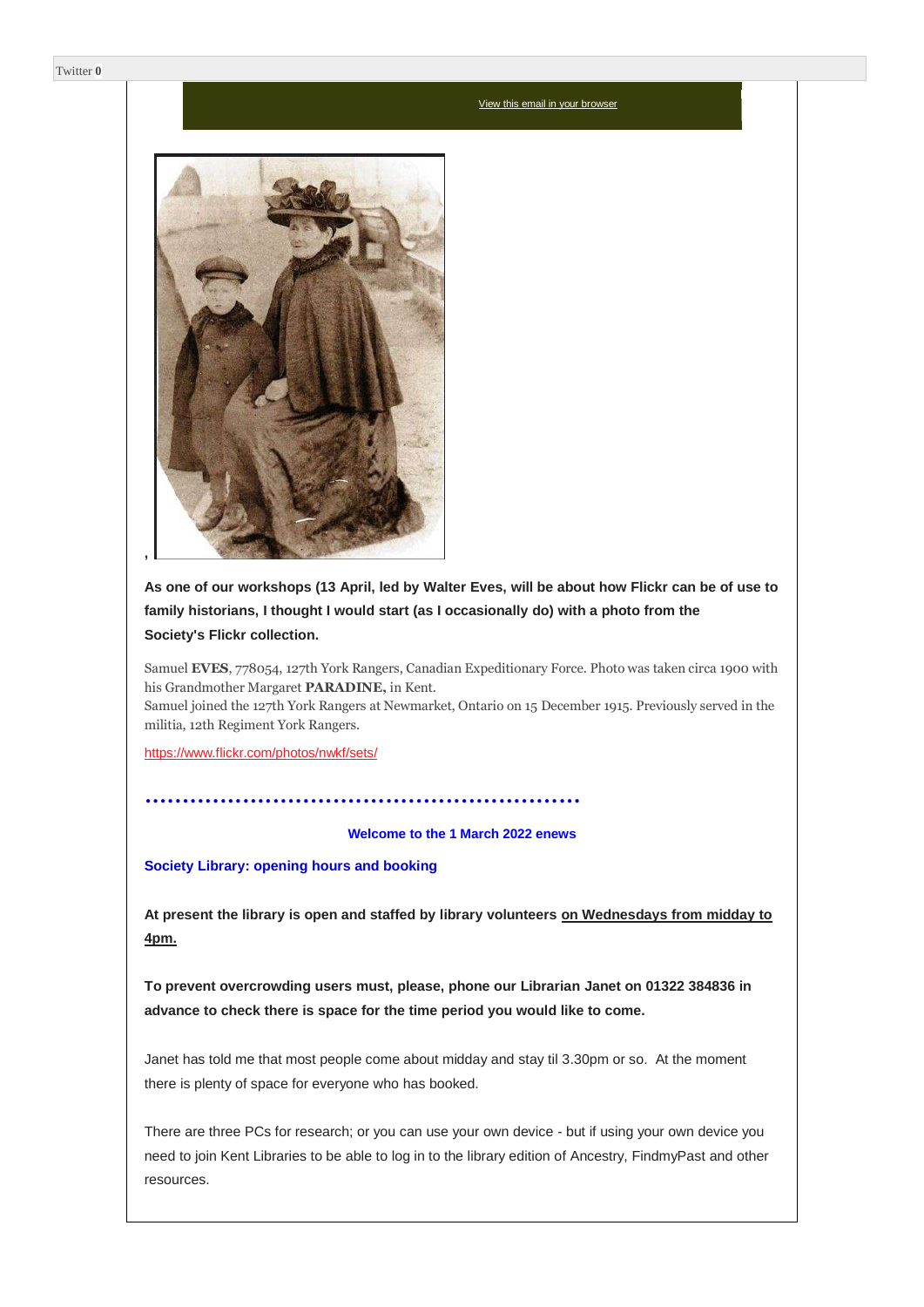If you cannot get there in the afternoon but can make the morning, please phone Janet to discuss as a library Volunteer may be able to open up early for you.

**Library at: 80 Summerhouse Drive, Joydens Wood, Kent DA5 2EE** Parking in nearby roads.

..........................................................

**Society Membership 2022 Renewal was due 1 January and still only £10**

**Members should all have renewed by now for 2022.**

**2021 was an unusual year, but we hope you still felt your £10 subs was a bargain and will continue to be so, given our programme of talks and workshops, whether in person or** *Zoom,* **and our four quarterly journals.**

**Please also remember to let our Membership Secretary know of any change of address or email address.**

<https://www.nwkfhs.org.uk/about/membership/our-membership>

<https://www.nwkfhs.org.uk/shop/nwkfhs-shop/membership>

(this enews is free to members and non members alike).

..........................................................



**Virtual Family History Fair** Saturday May 7 2022 10.00 am - 12.00 pm  $2.00$  pm  $-$  4.00 pm **FREE to All** 

Join us via Zoom to meet with other enthusiastic researchers from other Societies. Use the breakout rooms to move between Societies and bring your queries to obtain answers from locally knowledgeable genealogists Bookings open later this month

**East Surrey FHS Family History Fair Saturday 7 May - Volunteers Needed 10am - midday and 2pm - 4pm**

On 7 May, our neighbouring society, East Surrey, will be hosting a virtual family history fair using *Zoom*. Other Societies are being invited to occupy breakout rooms to chat to visitors about their locality and answer questions.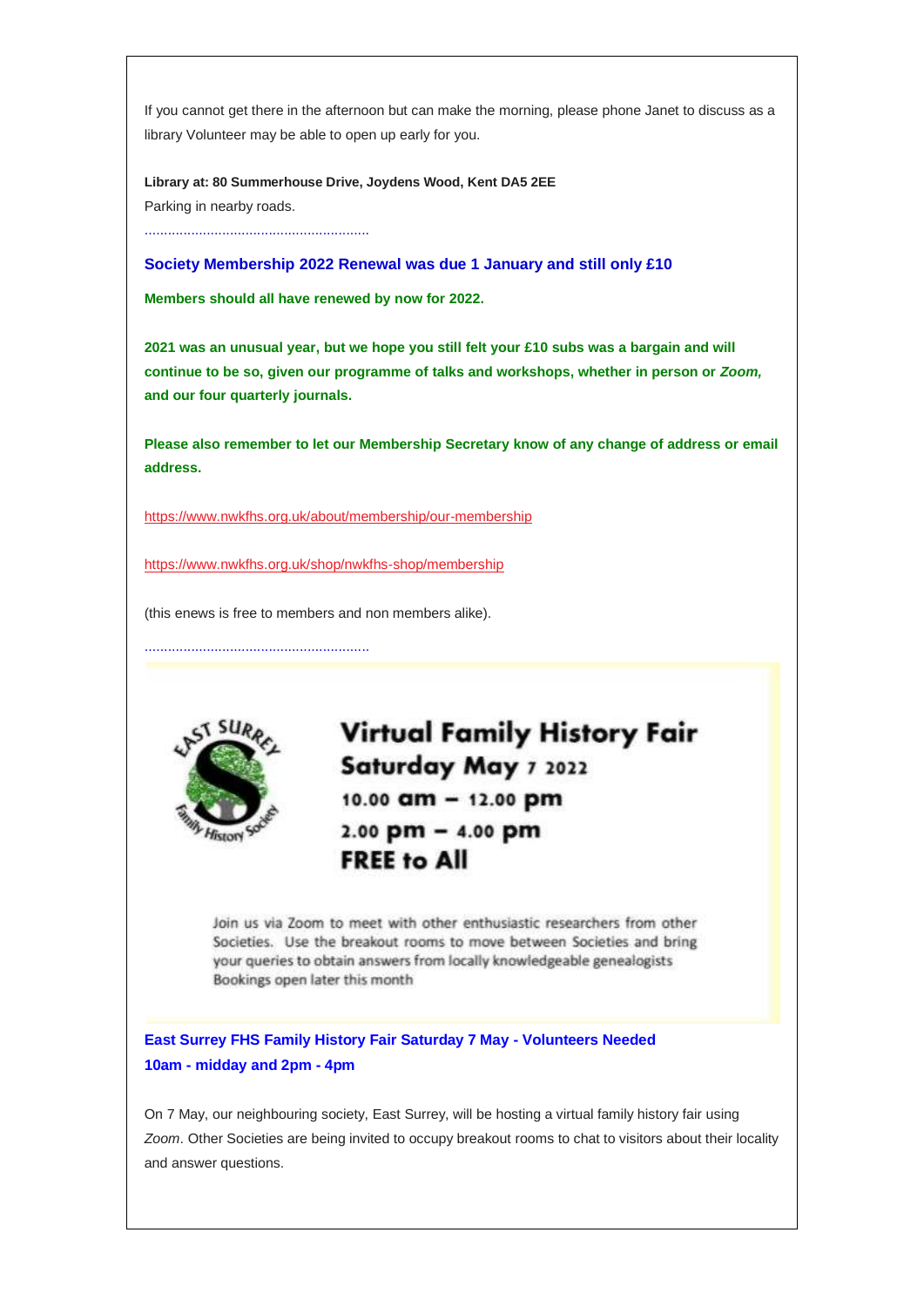I volunteered in this way for two such events run by the Family History Foundation, and it was good fun..

As East Surrey is just 'next door' NWK has expressed an interest in participating and so we'd like to know who can volunteer (from the comfort of your own home, anywhere in the world).

There will be two sessions, morning and afternoon, and North West Kent FHS is looking for volunteers to staff our 'room' via *Zoom*.

If you can help at either, or both, morning and afternoon sessions, UK time, please contact Mike Weeks o[n publicity@nwkfhs.org.uk](mailto:publicity@nwkfhs.org.uk?subject=East%20Surrey%20Family%20History%20Fair%207%20May%202022)

**......................................................**

**Talks** are now either in person at our Dartford and Sevenoaks venues or by Z*oom*. The combined details of *Zoom* and in person talks are in one chronological list below.

The description for each Talk states clearly whether it is via *Zoom* or an in person talk.

Currently all Workshops remain *Zoom*.

**......................................................**

## *ZOOM* **Talks**

**Zoom Talks are open to all**. They cannot be pre booked - please just log on via the link in good time.

All times given are UK time.

NWKFHS members who missed a talk, perhaps because you are not in our timezone, note that **some** speakers have allowed their talks to be recorded and recorded talks are saved here <https://nwkfhs.org.uk/resources/all-other/zoom-talk-videos> note this link only works for paid up

members logged into the website. Sometimes speakers have given permission for their talks only to be recorded for a specified amount of time, so members please do check the link.

**...........................................................**

# **Saturday 5 March Doors Open 9.45am meeting starts at 10.30am at Dartford Branch. Location: Dartford Science and Technology College, Heath Lane, Dartford Kent DA1 2LY**

**Guest speaker Russell Bowes will give a talk entitled Dig For Victory - Background information to ancestors' lives during world war II.**

Few of us are old enough to have memories of life during World War II but most are familiar with the expression "Dig for Victory" and know its war time origin. Russell Bowes has a diploma in garden history, and is well qualified to explain how the Dig for Victory campaign was implemented.

In 1939 the UK was importing 70% of its food, as it was government policy to prioritse the export of manufactured goods over the importance of producing food at home. This resulted in there only being 7 weeks food supply in store at the outbreak of the war. As male agricultural workers were conscripted, women (the Land Army)had to work on the land and vegetables had to be grown instead of flowers.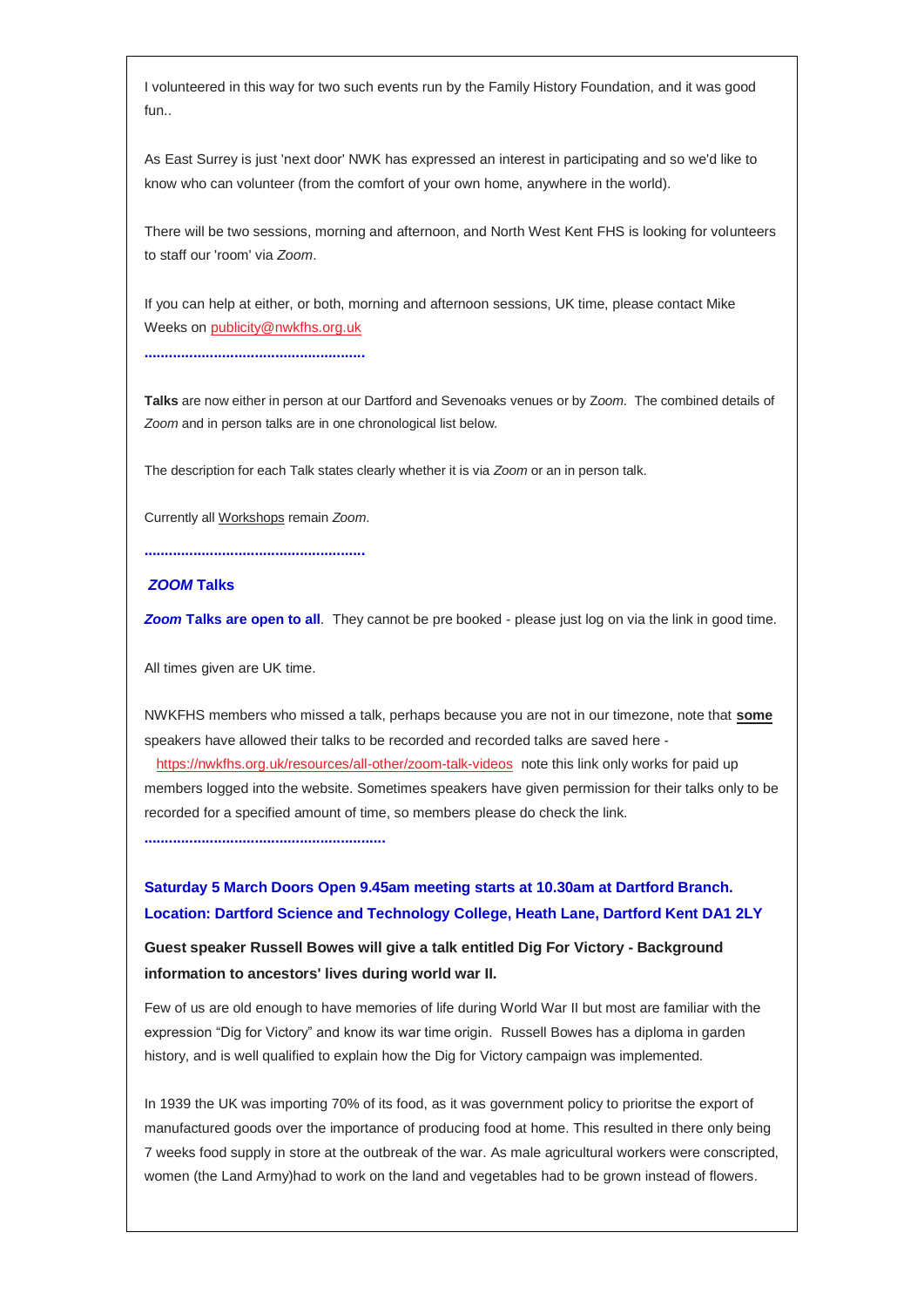The meeting will be led by Janet Rose.

Free to NWKFHS members; non members are asked to make a donation towards costs of hall hire and speaker.

There is a large, free car park but it is shared with other users and can be busy at times.

No booking, just turn up.

**.................................................**

**Thursday 10 March Doors Open 7.15pm Meeting starts 8.00pm talk at Sevenoaks Branch. Location: Otford Village Memorial Hall, High Street, Otford TN14 5PQ (adjacent car park is free in the evening).**

**Guest Speaker Dr John Reuther will give us a very informative talk entitled "***The Lives and Deaths of the Hanovers***" .**

The House of Hanover were of German descent who succeeded the House of Stuart as kings of Great Britain in 1714. The first Hanoverian King of England was only 52nd in line to the throne, but, thanks to the Act of Settlement, George was the nearest **Protestant** eligible to take the crown.

Free to NWKFHS members; non members are asked to make a donation towards costs of hall hire and speaker.

No booking, just turn up.

Free parking in the evenings at the adjacent large car park.

**.......................................................**

# *Zoom* **Talk Tuesday 22 March log in from 7pm for a 7.30 start**

**"The Life & Legacy of George Bradshaw"**

**Dr David Turner will examine how Bradshaw's company produced guides and handbooks that were considered indispensable for Victorian and Edwardian railway travellers and reveals how they were seen by the public.**

Zoom host: Mike Weeks

**.....................................................**

This talk will be recorded and placed on the website probably within a few days afterwards. The Zoom link will be published on the websit[e www.nwkfhs.org.uk](http://www.nwkfhs.org.uk/) nearer the date.

**If** you listen to a Talk and, especially if you are a non-member of the Society, please consider making a donation to the Society through our eshop

<https://www.nwkfhs.org.uk/shop/nwkfhs-shop/services> and scroll down for 'Society Donation'. Even though we don't have to hire a hall for our virtual talks, we still have to pay the speaker and have bought Zoom licenses.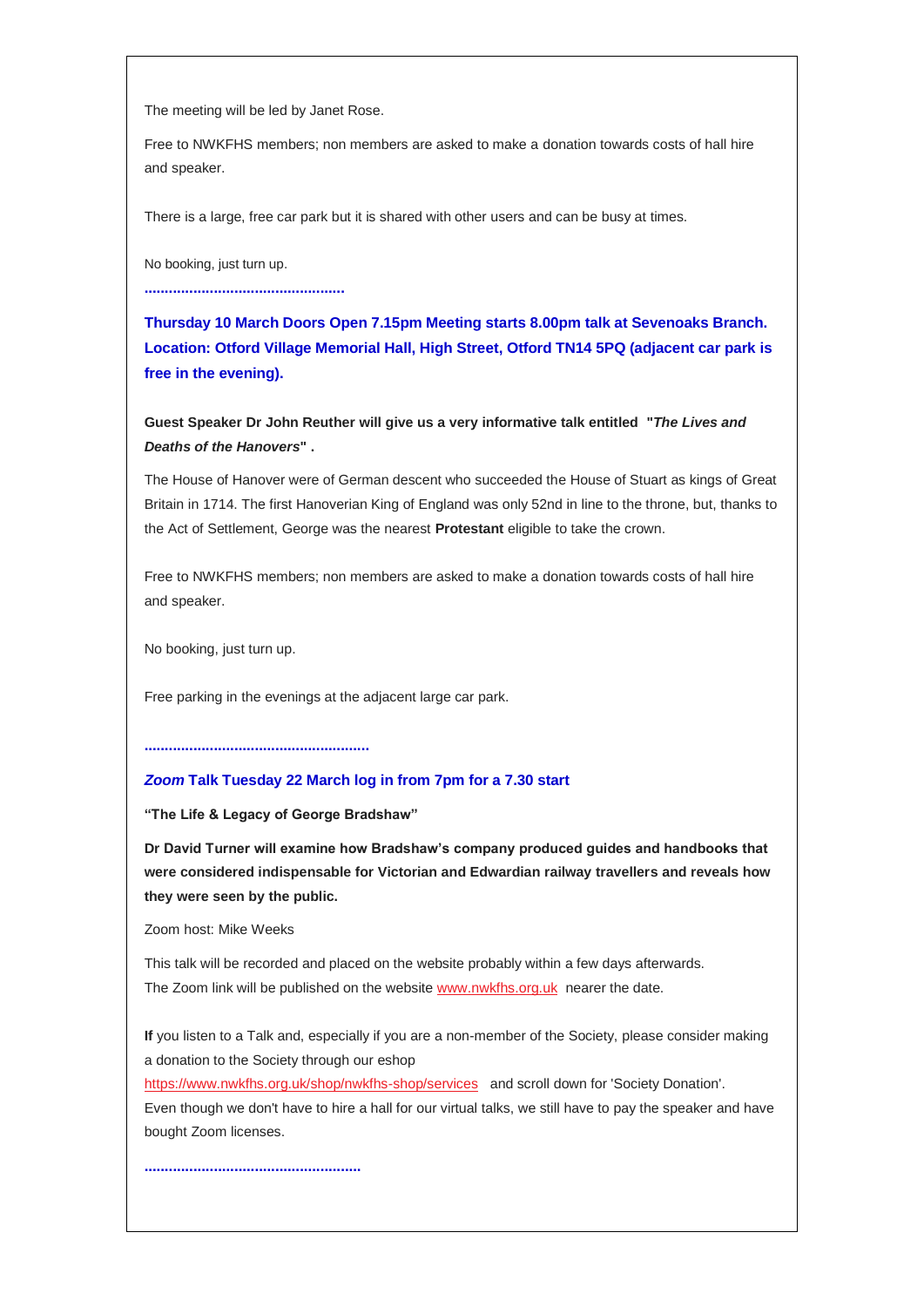# **Saturday 2 April Doors Open 9.45am meeting starts at 10.30am at Dartford Branch. Location: Dartford Science and Technology College, Heath Lane, Dartford Kent DA1 2LY**

#### **Guest speaker Kathy Chater will give a talk about Coroners' Inquests -**

Coroners' inquests produce a wealth of information for family historians. Ancestors might have been involved in a number of ways, such as jurors, court officials or witnesses.

Inquests don't just reveal how someone died – they also show how, where and with whom the deceased lived and how they got on with family, friends and neighbours.

Kathy Chater has been tracing her own ancestry for over forty years. She is the author of Tracing Your Huguenot Ancestors (2012); The Reformation in 100 Facts (2016); My Ancestor Was A Lunatic (2014) and Tracing Your Family Tree in England, Ireland, Scotland and Wales (2nd ed. 2008). She also contributes articles and reviews on social and family history to magazines and websites.

The meeting will be led by Janet Rose.

Free to NWKFHS members; non members are asked to make a donation towards costs of hall hire and speaker.

There is a large, free car park but it is shared with other users and can be busy at times.

No booking, just turn up.

**......................................................**

#### *Zoom* **Talk Thursday 21 April log in from 7pm for a 7.30 start**

#### **Guest Speaker Ian Waller on Brickwalls**

Ian Waller knows that every family historian has hit a brick wall at some stage in their research and this talk examines ways of demolishing those brickwalls, breaking down barriers and overcoming challenges posed by documents that were not generated with the family historian in mind.

A recording of the meeting may be made available on the website for members only at a later date but this has not been confirmed.

Zoom host: Pat Gooding

**.......................................................**

The Zoom link will be published on the websit[e www.nwkfhs.org.uk](http://www.nwkfhs.org.uk/) nearer the date.

**If** you listen to a Talk and, especially if you are a non-member of the Society, please consider making a donation to the Society through our eshop

<https://www.nwkfhs.org.uk/shop/nwkfhs-shop/services> and scroll down for 'Society Donation'. **Even though we don't have to hire a hall for our virtual talks, we still have to pay the speaker and have bought Zoom licenses.**

#### *ZOOM* **Workshops, Special Interest and Discussion groups**

*Zoom* **Workshops (including Discussion Groups and Writing Groups)** have a maximum number to allow all attendees to participate, and are restricted to paid up North West Kent FHS members only.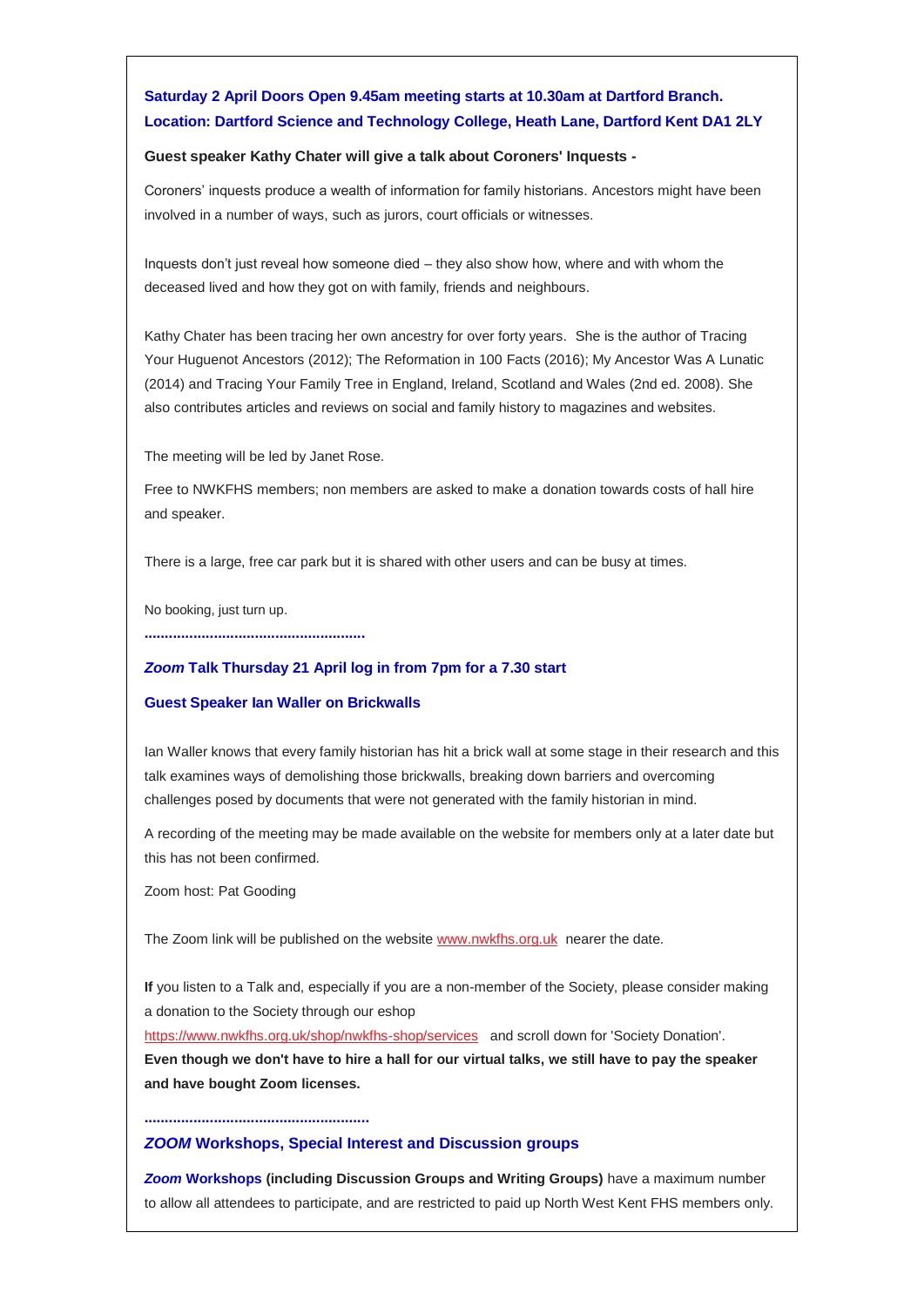Workshops last for 2 hours. Please note that booking is essential.

If any Society members missed a workshop which they would have liked to attend, or it filled up, see here for videos of some past workshops: [https://nwkfhs.org.uk/events/workshops/past-zoom](https://nwkfhs.org.uk/events/workshops/past-zoom-workshop-videos)[workshop-videos](https://nwkfhs.org.uk/events/workshops/past-zoom-workshop-videos)

Note the above link will only work for Society members logged into the website.

# **2 March Medieval Records Part 2 – The Manorial Documents Register David Cufley 7.30pm - 9.30pm**

The Manorial Documents Register (MDR) is an index of English and Welsh manorial records, providing brief descriptions of documents and details of their locations in public and private hands.

Manorial records include court rolls, surveys, maps, terriers and all other documents relating to the boundaries, franchises, wastes, customs or courts of a manor. This is a case study using the Hexton, Hertfordshire Manor court records to recreate a family mentioned in the records as tenants and as jurors. The method we have used to recreate a family line from the manor records.

Free but a donation via the web shop will be appreciate[d.https://www.nwkfhs.org.uk/shop/nwkfhs](https://www.nwkfhs.org.uk/shop/nwkfhs-shop/services)[shop/services](https://www.nwkfhs.org.uk/shop/nwkfhs-shop/services) **and scroll down for 'Society Donation'.**

Capacity 15

Spaces are limited. Please reserve a place wit[h workshop.booking@nwkfhs.org.uk](mailto:workshop.booking@nwkfhs.org.uk?subject=Workshop%3A%20Medieval%20Records%202%20March%202022) including the event title and date together with your name and membership number.

#### **9 March Discussion Group: Bring an Ancestor Leader Carolyn Barclay 10am-11.45am**

Members to introduce an ancestor of interest to the group.

Free but a donation via the web shop would be appreciated. [https://www.nwkfhs.org.uk/shop/nwkfhs](https://www.nwkfhs.org.uk/shop/nwkfhs-shop/services)[shop/services](https://www.nwkfhs.org.uk/shop/nwkfhs-shop/services) **and scroll down for 'Society Donation'.**

Capacity 12

Spaces are limited. Please reserve a place wit[h workshop.booking@nwkfhs.org.uk](mailto:workshop.booking@nwkfhs.org.uk?subject=Workshop%3A%20Bring%20An%20Ancestor%209%20March%202022) including the event title and date together with your name and membership number.

# **16 March Parish Chest: A workshop on the documents found in the parish archives. David Cufley 7.30pm - 9.30**

Free but a donation via the web shop will be appreciated. [https://www.nwkfhs.org.uk/shop/nwkfhs](https://www.nwkfhs.org.uk/shop/nwkfhs-shop/services)[shop/services](https://www.nwkfhs.org.uk/shop/nwkfhs-shop/services) **and scroll down for 'Society Donation'.**

Capacity 15

Spaces are limited. Please reserve a place wit[h workshop.booking@nwkfhs.org.uk i](mailto:workshop.booking@nwkfhs.org.uk?subject=Workshop%3A%20Parish%20Chest%2016%20March)ncluding the event title and date together with your name and membership number.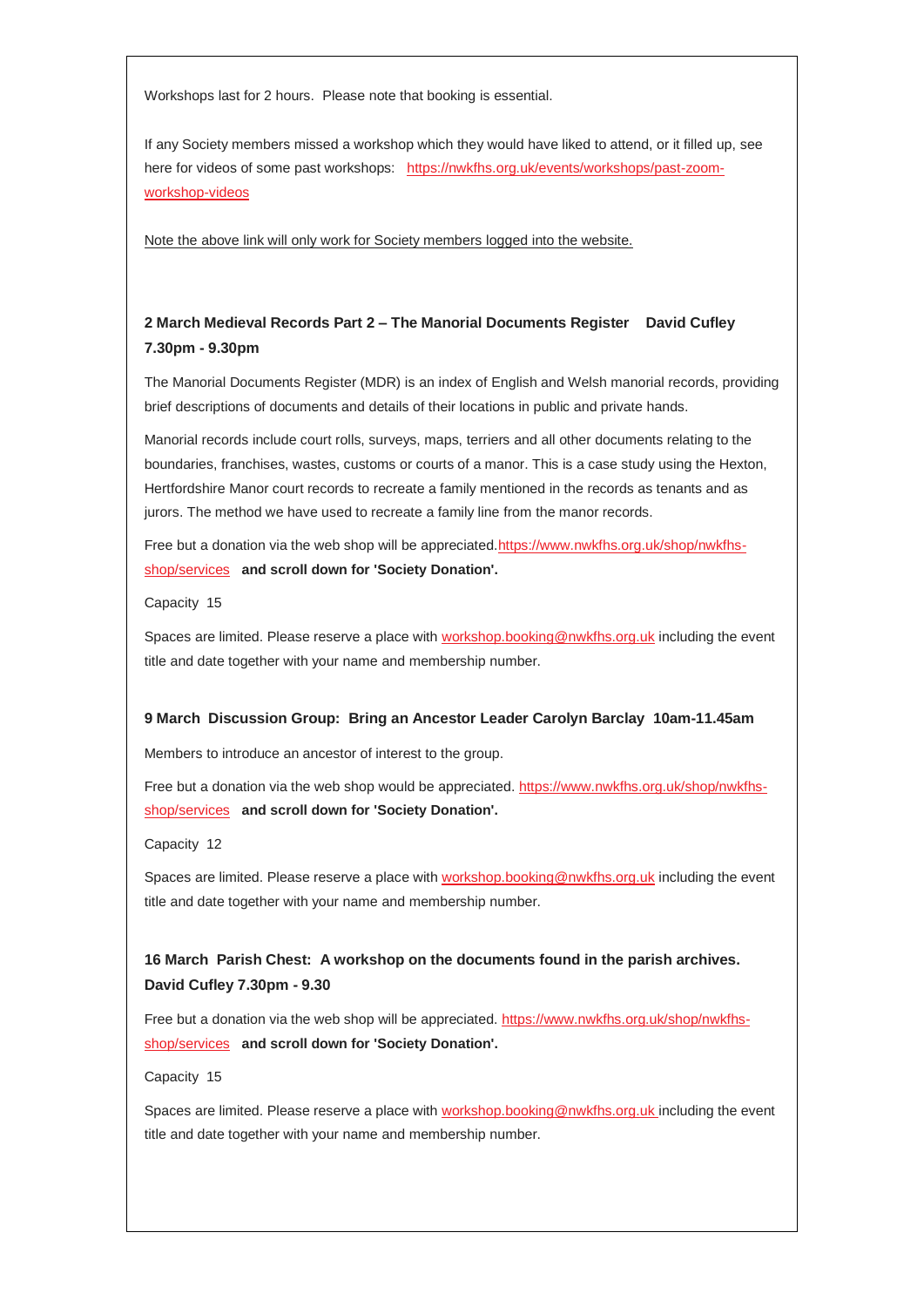#### **23 March Breaking Down Brickwalls David Cufley 10.30am - 12.30pm**

Discussion workshop to help researchers get over research hurdles (**entries must be submitted by 9 March.**) Please provide a name, topic and some background information

Free but a donation via the web shop will be appreciated. [https://www.nwkfhs.org.uk/shop/nwkfhs](https://www.nwkfhs.org.uk/shop/nwkfhs-shop/services)[shop/services](https://www.nwkfhs.org.uk/shop/nwkfhs-shop/services) **and scroll down for 'Society Donation'.**

Capacity 12

Spaces are limited. Please reserve a place wit[h workshop.booking@nwkfhs.org.uk](mailto:workshop.booking@nwkfhs.org.uk?subject=Workshop%3A%20Breaking%20Down%20Brick%20Walls%2023%20March) including the event title and date together with your name and membership number.

#### **30 March DNA Discussion Group Laura Lincoln 10.30am - 12.30pm**

Free but a donation via the web shop will be appreciated. [https://www.nwkfhs.org.uk/shop/nwkfhs](https://www.nwkfhs.org.uk/shop/nwkfhs-shop/services)[shop/services](https://www.nwkfhs.org.uk/shop/nwkfhs-shop/services) **and scroll down for 'Society Donation'.**

Capacity 12

Spaces are limited. Please reserve a place wit[h workshop.booking@nwkfhs.org.uk](mailto:workshop.booking@nwkfhs.org.uk?subject=DNA%20Discussion%20Group%20on%2030%20March) including the event title and date together with your name and membership number

# **6 April Discussion Group Should History be rewritten? and Members Choice (members to suggest topics for discussion). Leader Carolyn Barclay 10.00am to 11.45am**

Free but a donation via the web shop will be appreciated. [https://www.nwkfhs.org.uk/shop/nwkfhs](https://www.nwkfhs.org.uk/shop/nwkfhs-shop/services)[shop/services](https://www.nwkfhs.org.uk/shop/nwkfhs-shop/services) **and scroll down for 'Society Donation'.**

Capacity 15

Spaces are limited. Please reserve a place wit[h workshop.booking@nwkfhs.org.uk](mailto:workshop.booking@nwkfhs.org.uk?subject=6%20April%20Discussion%20group) including the event title and date together with your name and membership number.

#### **6 April Workshop Trade Sources Leader David Cufley 7.30pm to 9.30pm**

This workshop explores the sources available for family historians to research ancestors' occupations and industries.

Free but a donation via the web shop will be appreciated. [https://www.nwkfhs.org.uk/shop/nwkfhs](https://www.nwkfhs.org.uk/shop/nwkfhs-shop/services)[shop/services](https://www.nwkfhs.org.uk/shop/nwkfhs-shop/services) **and scroll down for 'Society Donation'.**

Capacity 15

Spaces are limited. Please reserve a place wit[h workshop.booking@nwkfhs.org.uk](mailto:workshop.booking@nwkfhs.org.uk?subject=6%20April%20Trade%20Sources) including the event title and date together with your name and membership number.

#### **13 April Workshop Flickr for Family Historians Leader Walter Eves 10.30am to 12.30pm**

This workshop explores how Flickr, a popular photo-sharing and hosting service can be useful for Family and Local Historians.

Since 2013 the Society has been posting various documents, deeds, postcards, wills etc. that were in private personal collections and thus in the main part unavailable for anyone else to see.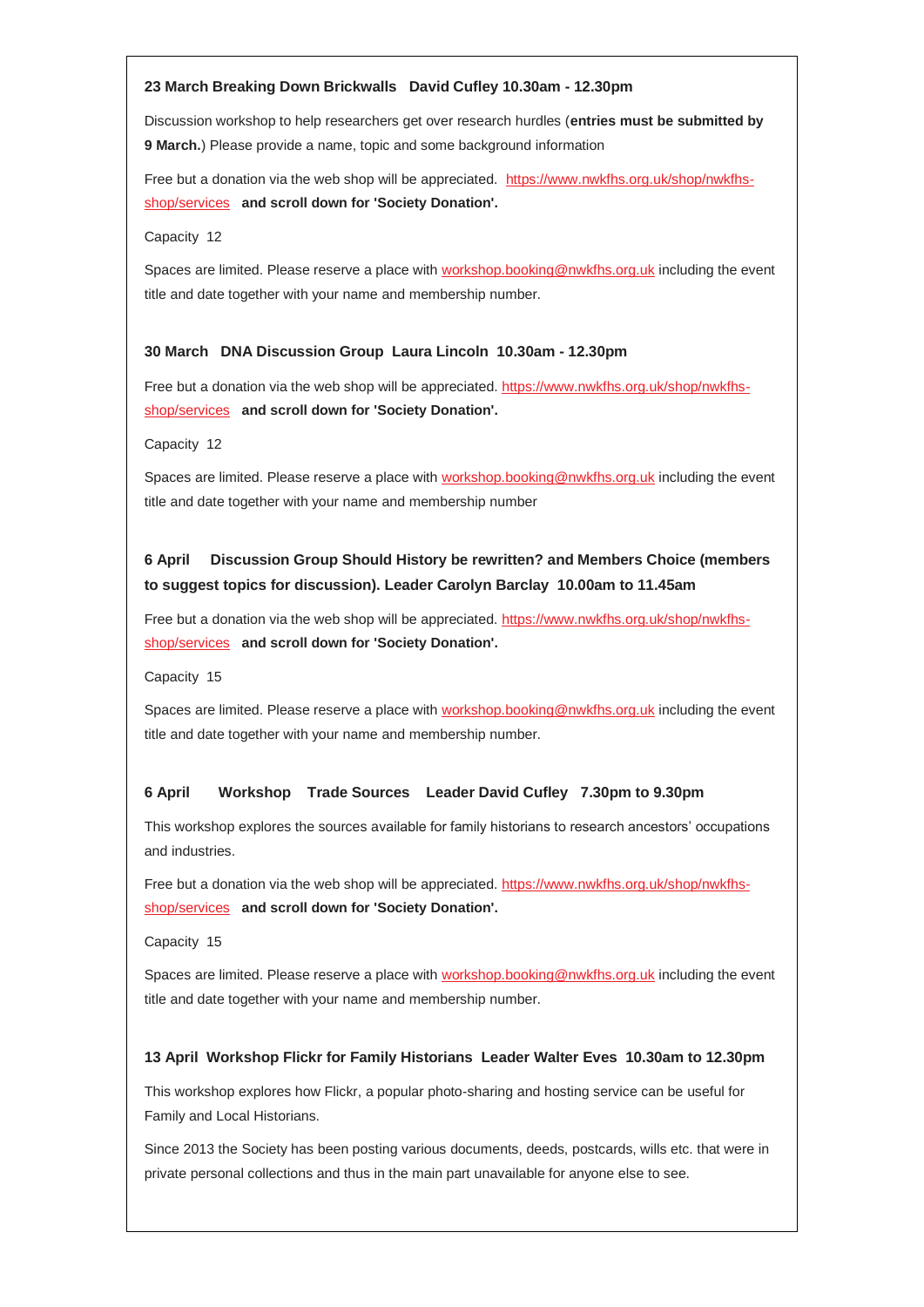So far there are about 3,500 items from the 1800s (some with content dating back to the 1700s) through to WW1 and into the 1920s and 1930s covering Kent and the rest of the country - creating a searchable name rich resource.

Free but a donation via the web shop will be appreciated. [https://www.nwkfhs.org.uk/shop/nwkfhs](https://www.nwkfhs.org.uk/shop/nwkfhs-shop/services)[shop/services](https://www.nwkfhs.org.uk/shop/nwkfhs-shop/services) **and scroll down for 'Society Donation'.**

Capacity 15

Spaces are limited. Please reserve a place wit[h workshop.booking@nwkfhs.org.uk](mailto:workshop.booking@nwkfhs.org.uk?subject=13%20April%20Flickr) including the event title and date together with your name and membership number.

# **20 April Scottish Interest Group Workshop Leaders Pam Goddard/Carolyn Barclay 2.30am to 4.30pm**

Kirk Sessions: this workshop explores the role of the Kirk Sessions as the Parish Courts, their function and how accessing the records can give an insight into our ancestors' lives.

Free but a donation via the web shop will be appreciated. [https://www.nwkfhs.org.uk/shop/nwkfhs](https://www.nwkfhs.org.uk/shop/nwkfhs-shop/services)[shop/services](https://www.nwkfhs.org.uk/shop/nwkfhs-shop/services) **and scroll down for 'Society Donation'.**

Capacity 15

Spaces are limited. Please reserve a place with [workshop.booking@nwkfhs.org.uk i](mailto:workshop.booking@nwkfhs.org.uk?subject=20%20April%20Scottish%20Interest%20group)ncluding the event title and date together with your name and membership number.

#### **27 April Workshop Laura Lincoln DNA Discussion Group 10.30am to 12.30pm**

Free but a donation via the web shop will be appreciated. [https://www.nwkfhs.org.uk/shop/nwkfhs](https://www.nwkfhs.org.uk/shop/nwkfhs-shop/services)[shop/services](https://www.nwkfhs.org.uk/shop/nwkfhs-shop/services) **and scroll down for 'Society Donation'.**

Capacity 15

**----------------------------------**

**-------------------------------------**

Spaces are limited. Please reserve a place wit[h workshop.booking@nwkfhs.org.uk i](mailto:workshop.booking@nwkfhs.org.uk?subject=27%20April%20DNA%20Discussion)ncluding the event title and date together with your name and membership number.

**Many, many thanks to workshop coordinator Carolyn Sekulowicz-Barclay for arranging our exciting programme of workshops, and to the workshop leaders who all give their time freely.**

**Society members please book by emailing Carolyn for the link / code to enable you to attend any of the above Workshops and Discussion Groups.** [workshop.booking@nwkfhs.org.uk](mailto:workshop.booking@nwkfhs.org.uk?subject=NWKFHS%20Workshops)

**Carolyn would like to hear from you if you have topic requests for workshops or want to suggest different dates or times.**

**If** you participate in a workshop, please consider making a donation to the Society through our eshop <https://www.nwkfhs.org.uk/shop/nwkfhs-shop/services> and scroll down for 'Society Donation'.

**See** <https://nwkfhs.org.uk/events/overview/all-upcoming-meetings> **f**or topics and dates / times of Workshops and Talks further ahead.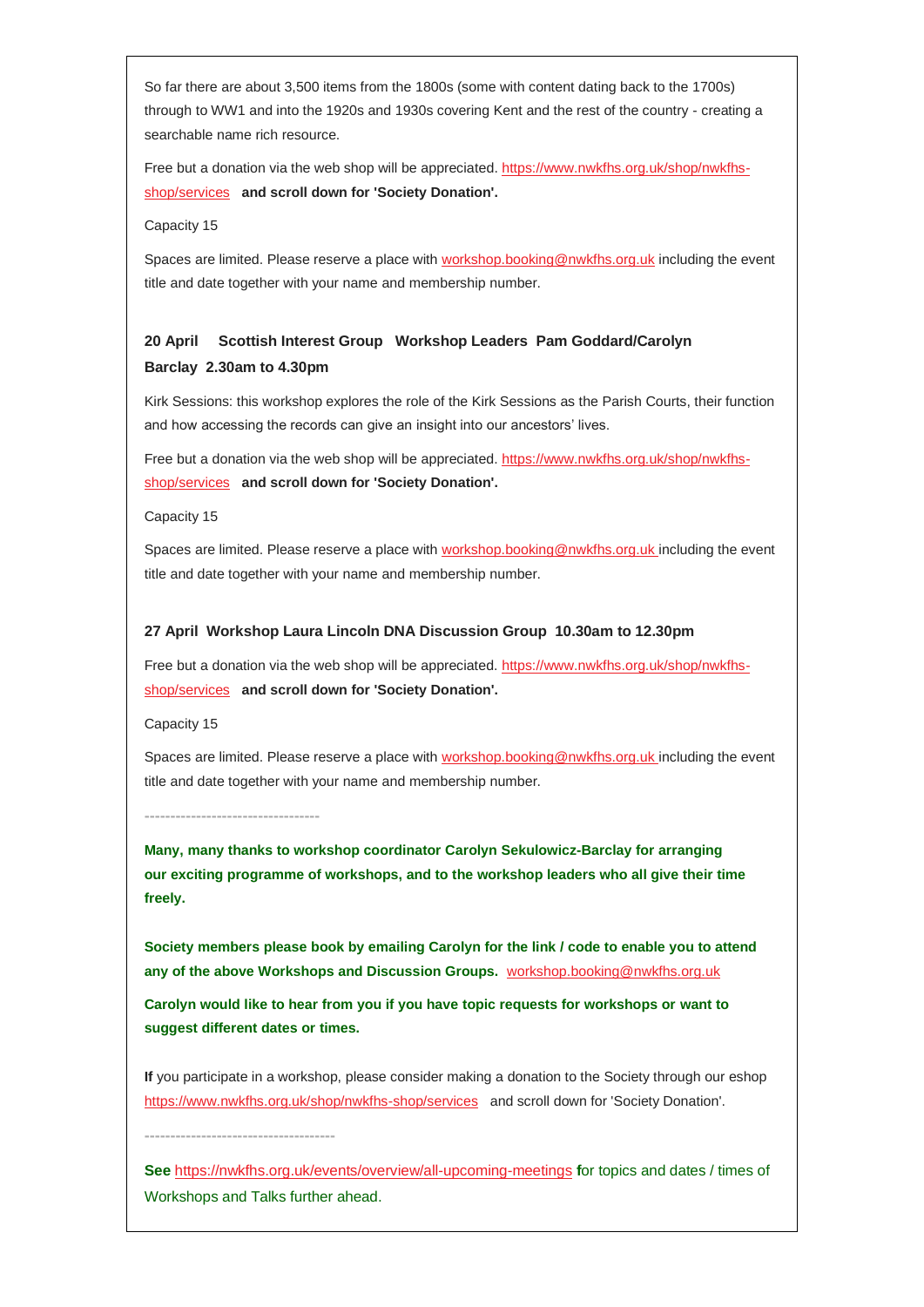#### **News from the University of Strathclyde** <https://www.futurelearn.com/courses/genealogy>

*We wanted to let you know that our FREE Online Genealogy 'Genealogy: Researching Your Family Tree' kicks off again on 7th March.*

*Dive into your family history and learn how to create a family tree. Follow one woman's journey as she learns about her past on this 6-week course led by genealogy tutors. Perfect for beginners, the course content is delivered through storytelling, visual learning and discussion. Learn from anywhere at a time that suits you. Not just Scottish research.*

*The course has been a huge success since its launch with nearly 115,000 learners taking part.*

*To find out more or to sign-up please visit* - <https://www.futurelearn.com/courses/genealogy>

**----------------------------------**

### **The Society Website - a Wealth of Information for Society Members**

#### **Logging on to the Website as a Member**

Did you know that the members' only area of our website is full of valuable resources such as past issues of our quarterly journals (all the way back to 1978), recorded zoom talks, surnames members are researching, and much, much more.

All you need to do is visit the members' only area of the website [\(http://www.nwkfhs.org.uk/members](http://www.nwkfhs.org.uk/members-login)[login\)](http://www.nwkfhs.org.uk/members-login) and log in with the details we have given you. (Look for your user name and first password on the Welcome Letter you received when you joined.)

Not sure how? We've prepared a video which will show you exactly what to do, step by step. Why not take a look today and see what more you can add to your family tree research?

#### <https://www.youtube.com/watch?v=eYBG1RWufrU>

Haven't you joined our society yet? Please do consider becoming a member as it's only £10 for individuals and £12 for joint members, per year. Click on the link below to see more.

<http://www.nwkfhs.org.uk/about/membership/our-membership>

**...................................................**

**......................................................**

### *Easyfundraising - a charity donation when you shop online*

[Click here](https://nwkfhs.us4.list-manage.com/track/click?u=cde10858510442d6e71f0f3a6&id=9e364e11d6&e=64e4c544dc) **to r**aise donations for North West Kent Family History Society whenever you shop online. Turn your everyday online shopping into FREE donations at no cost to you..

**So far the Society has 40** *easyfundraising* **supporters who have raised over £773.**

**And last but not least, RootsTech is starting very soon. A completely free virtual family history**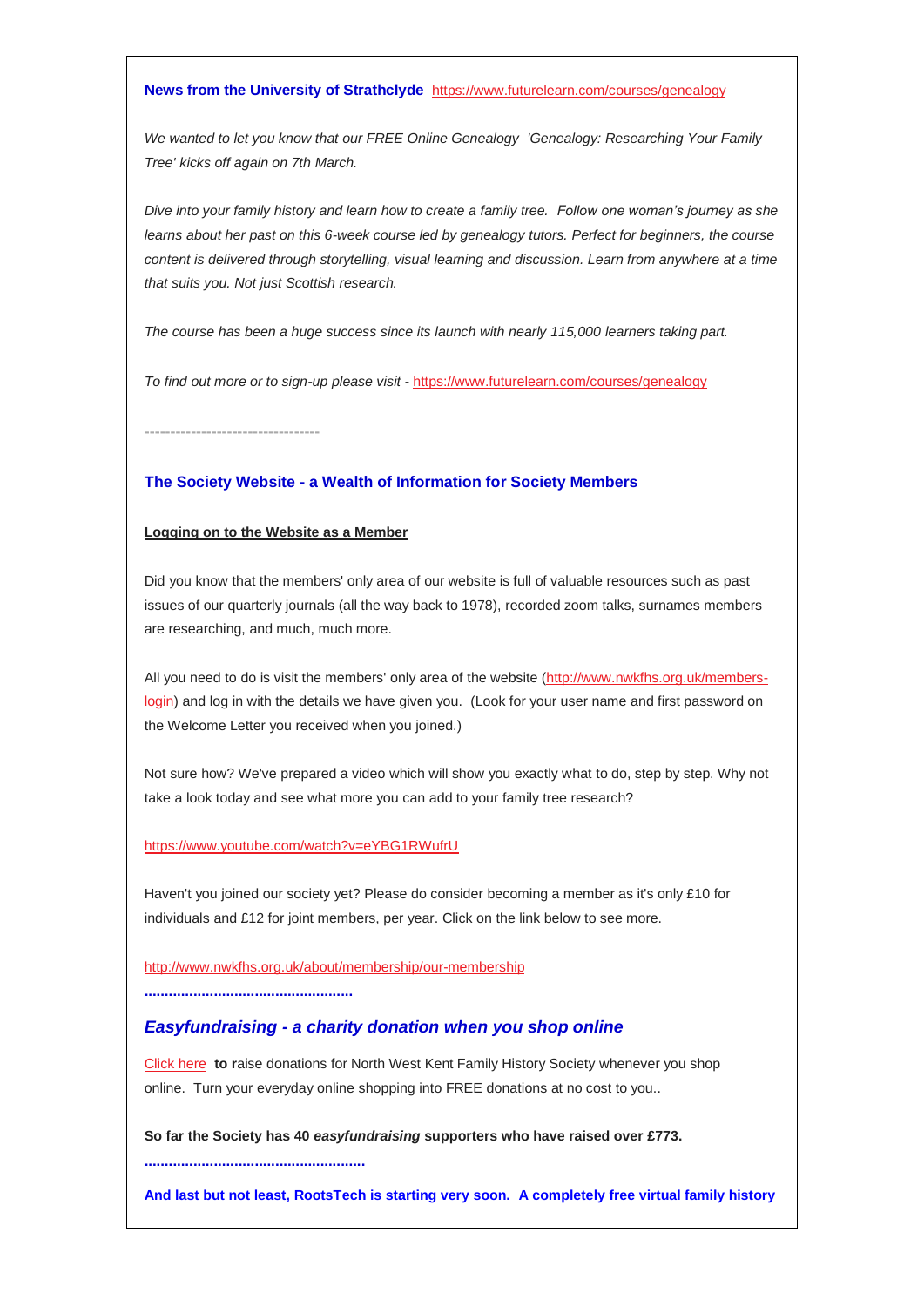

# 100% Virtual, 100% Free. 3–5 March 2022 Sign up for RootsTech so you can enjoy:

- Inspiring keynote speakers
- Unlimited access to over 1,500 sessions
- Expo Hall with companies from around the world
- Playlists, chat, and much more

<https://www.familysearch.org/rootstech/>

**....................................................**

**---------------------------------------**

*I (Stella Eames) welcome photos of people or places (specially historical or family history) in the North West Kent area with a story about them as I like to start each newsletter with a photo and story. Please email me at [enews@nwkfhs.org.uk.](mailto:enews@nwkfhs.org.uk) with your contributions. Any photos must be your own copyright.*

**...............................................................**

Click on our other links <https://www.nwkfhs.org.uk/blog>[Facebook](https://www.facebook.com/groups/767236786758351/) [Flickr](https://nwkfhs.us4.list-manage.com/track/click?u=cde10858510442d6e71f0f3a6&id=1b0e2fc965&e=64e4c544dc)

*I am a volunteer creating this e-news in my 'spare time' but, if you do notice any errors, please tell me, so that they are not carried forward to the next edition.*

*I often get asked to publicise family history fairs, new books on genealogy and small genealogy*